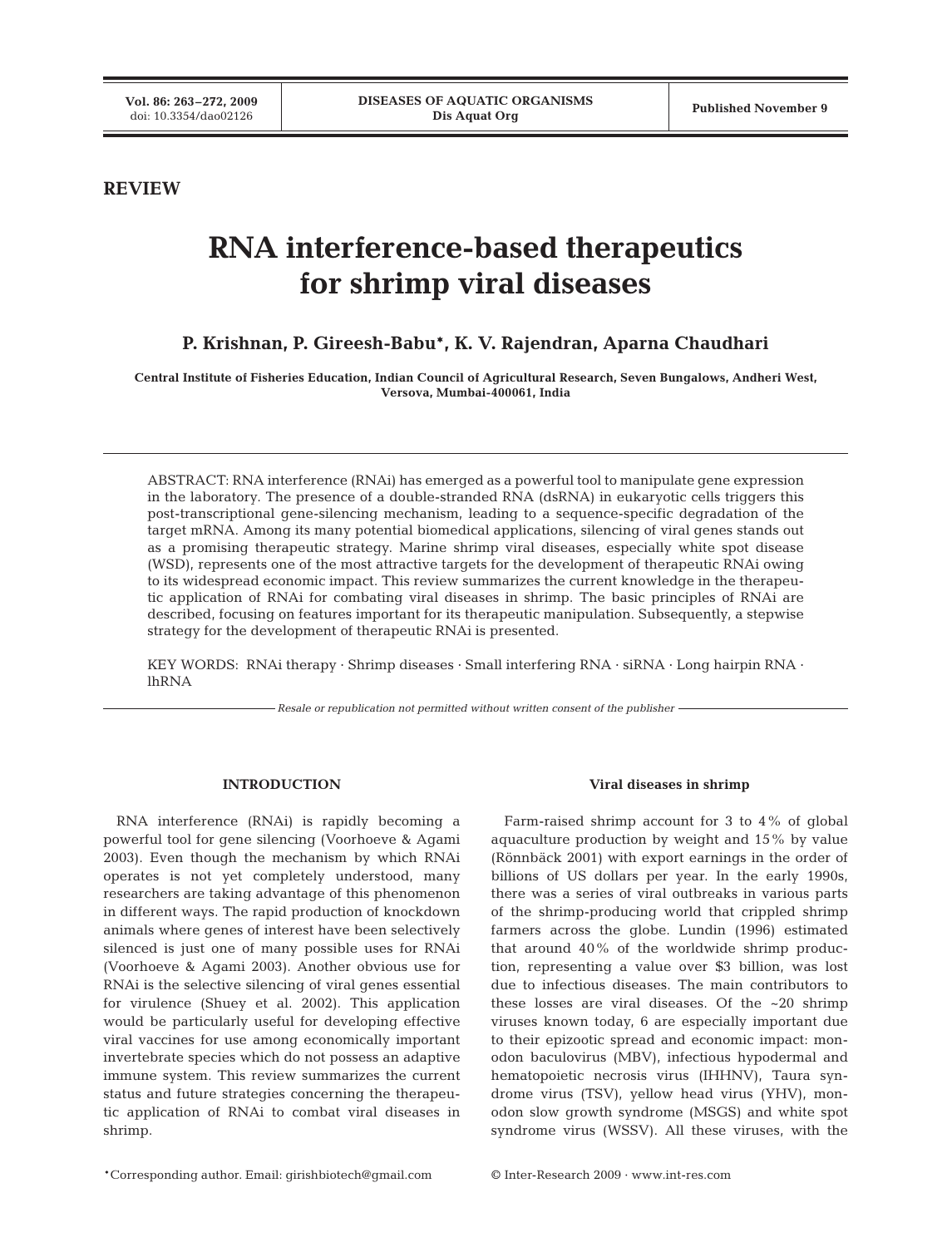exception of MSGS, are classified as OIE notifiable (OIE 2006). Among these, WSSV has had the greatest impact on shrimp farming and is currently considered the most important shrimp disease in terms of distribution and economic losses.

## **Current therapeutic strategies**

Managing viral diseases has been the greatest challenge to the shrimp industry because short-term strategies, such as the use of immunostimulants, bioremediators and probiotics, have their own limitations in terms of their efficacy, practicability, cost, and, above all, reproducibility. Unlike finfishes, the shrimps lack a developed adaptive immune system, which is a prerequisite for the development of any protein vaccines. Subunit vaccines (Witteveldt et al. 2004a,b, 2006) have been reported to provide some degree of protection to shrimps from viral infection, but their field level potential is yet to be seen. In this scenario, RNAi, which seems to offer great promise in terms of treating human and animal diseases, is looked upon with great hope by shrimp health managers.

## **ENDOGENOUS RNAi PATHWAY**

Observations were made in plants (Napoli et al. 1990, van der Krol et al. 1990) and nematodes (Lee et al. 1993),which hinted at the existence of the RNAi pathway years before double-stranded RNA (dsRNA) molecules were identified as the key component of this evolutionarily conserved post-transcriptional silencing pathway in eukaryotic cells (Fire et al. 1998). Since then, we have witnessed significant advances in the understanding of how RNAi functions and identified several effective ways to manipulate it in the laboratory. Although a detailed account on the mechanistic aspects of RNAi is beyond the scope of this review and can be found elsewhere (Bartel 2004, Carmell & Hannon 2004, Cullen 2004, Meister & Tuschl 2004, Murchison & Hannon 2004, Du & Zamore 2005, Kim 2005, Tomari & Zamore 2005a,b), a brief description follows on our current knowledge of how RNAi operates, focusing on features that are important for the design of RNAi-based therapeutic molecules.

#### **Basic mechanism**

RNAi is a naturally occurring, post-transcriptional process by which dsRNA induces degradation of homologous mRNA transcripts (Fig. 1). The process is

initially triggered when dsRNAs are expressed or introduced into a cell. Upon entering the cytoplasm, they act as substrate for the multidomain ribonuclease III enzyme, Dicer (Hammond et al. 2000), which cleaves dsRNA into 21 to 23 nucleotide (nt) fragments with characteristic 2-nt 3'overhangs. Referred to as small interfering RNAs (siRNAs), these distinctive dsRNA fragments confer sequence specificity in subsequent mRNA-degradation steps.

After cleavage by Dicer, siRNAs are recognized by the RNA-induced silencing complex (RISC) (Martinez et al. 2002), a multienzyme unit that binds and unwinds the double-stranded siRNAs. The sense strand of unwound siRNA is released, and in some organisms may trigger further dsRNA synthesis by RNA-dependent RNA polymerase (RdRp). The antisense siRNA remains bound to RISC, acting as a targeting sequence for the enzyme complex. When the RISC binds a homologous mRNA, it exerts nuclease activity and cleaves the target mRNA strand. The dam-



Fig. 1. Simple schematic of the RNA interference mechanism. Dicer: multidomain ribonuclease III enzyme; dsRNA: doublestranded RNA; siRNA: small interfering RNA; RISC: RNA-induced silencing complex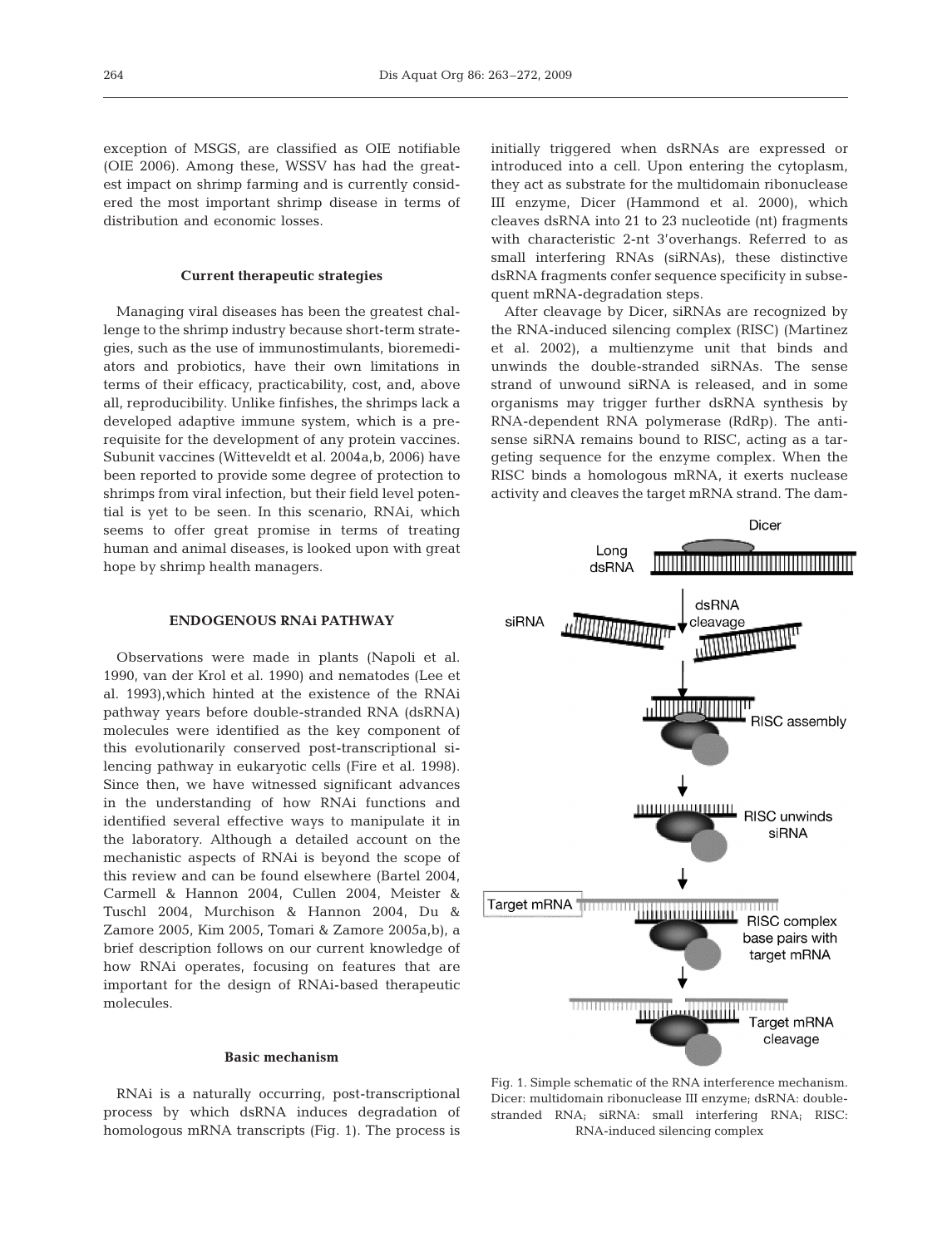aged mRNA is then degraded by the cellular machinery, resulting in sequence-specific, post-transcriptional gene silencing.

#### **RNAi as a therapeutic tool**

Among the many applications of RNAi, therapeutic silencing of disease-causing genes has received maximum attention. Gonzalez-Alegre (2007) has reviewed the extensive studies done on RNAi-based therapies for neurodegenerative diseases such as Alzheimer's disease, Parkinson's disease, and Huntington's disease. It has been used to check the expression of multiple drug resistance (MDR) protein that makes cancer cells resistant to chemotherapy (Wu et al. 2003, Yague et al. 2004). RNAi has been found to be a handy tool to control a number of viral diseases infecting humans and farmed animals. Apart from HIV-1, 25 different RNA viruses and 11 different DNA viruses have been effectively targeted by RNAi (Haasnoot et al. 2007). Usually, the viral structural proteins or polymerases are targeted for silencing. Promising results have been reported against HIV (Novina et al. 2002), Hepatitis A (Kusov et al. 2006) and B (Shlomai & Shaul 2003) in humans and foot-and-mouth-disease virus in cattle (Chen et al. 2006a). Several RNAi-based drugs for human diseases are currently in the pre-clinical development stage and phase I or II clinical trials (www. sirna.com, www.acuitypharma.com). Wong et al. (2007) summarized the significance of nucleic acid-based antiviral drugs against seasonal and avian influenza virus in light of the fact that these viruses undergo consistant genetic change, which in part enable them to develop resistance to antiviral drugs and vaccines.

## **Current status of RNAi to combat shrimp viral diseases**

Shrimps have been shown to produce non-specific anti-viral proteins (Pan et al. 2005). Plasma from surviving WSSV-infected shrimps, for instance, could neutralize WSSV from 20 d to 2 mo after infection. Various strategies to control WSSV have been tried including subunit vaccines (Witteveldt et al. 2004a,b) and DNA vaccination (Rout et al. 2007). However, being invertebrates, shrimps lack a true adaptive immune response system and these methods offer only limited protection.

Hence, RNA interference aimed at destroying the mRNA of crucial viral proteins and, thus, inhibiting the production of viable virions is an attractive alternative strategy (Plasterk 2002, Gitlin et al. 2002). RNAi has been shown to be effective against several viral infections (Lecellier & Voinnet 2004, Tan & Yin 2004). It is possible to achieve the degradation of target mRNA by using antisense RNA, dsRNA or siRNA. Integral to this process is the type III endonuclease, Dicer, which is responsible for cleavage of long dsRNA/hairpin RNAs into siRNAs. The full length cDNA sequence encoding a Dicer-1 protein from *Penaeus monodon* has recently been reported (Su et al. 2007).

Tirasophon et al. (2005) demonstrated that dsRNA administered to a primary lymphoid cell culture (Oka cell) of black tiger shrimp gave protection against YHV infection. Injection of dsRNA induced resistance to WSSV and TSV in Pacific white shrimp *Litopenaeus vannamei* (Robalino et al. 2004). Yodmuang et al. (2006) reported that systemic and dose-dependent inhibition of YHV infection is possible in *Penaeus monodon* by administering specific dsRNA and that the efficiency of treatment would last for 5 d. A similar observation has been made by Robalino et al. (2004, 2005) in experiments on *L. vannamei*. *In vitro*-transcribed long dsRNA corresponding to viral genes *vp28*, *vp281* and protein kinase, when administered prophylactically to *Fenneropenaeus chinensis* up to 3 d before viral challenge, yielded a survival of 100, 53 and 93%, respectively (Kim et al. 2007). A long dsRNA could generate a more diverse pool of effective siRNAs incorporated into RISC than the shorter ones (Tirasophon et al. 2005). Westenberg et al. (2005) demonstrated that injection of siRNAs induces sequence-independent protection in *P. monodon* against WSSV. It is also possible to design specific siRNA that will be synthesized inside shrimp cells. Lu & Sun (2005) produced a transgenic TSV-resistant *L. vannamei* that expresses an antisense RNA corresponding to a fragment of the TSV coat protein. These transgenic shrimp were found to be partially resistant to TSV infection.

Tirasophon et al. (2007) reported that administration of the YHV-specific dsRNA to infected shrimps within 12 h of the onset of infection completely abrogated the viral multiplication and prevented shrimp mortality, which suggested that, apart from being used as a preventive measure, RNAi could be used in curative modes too. Xu et al. (2007) reported that 3 successive injections of *vp28*-siRNA at 0, 24 and 48 h post challenge would completely eradicate WSSV in juvenile *Penaeus japonicus*.

### **DEVELOPING THERAPEUTIC RNAi**

There are 3 broad stages in developing a RNAibased therapy for viral diseases: design, synthesis and delivery. In each of these broad stages, one has to consider a number of specific details in order to develop an efficient RNAi-based therapy.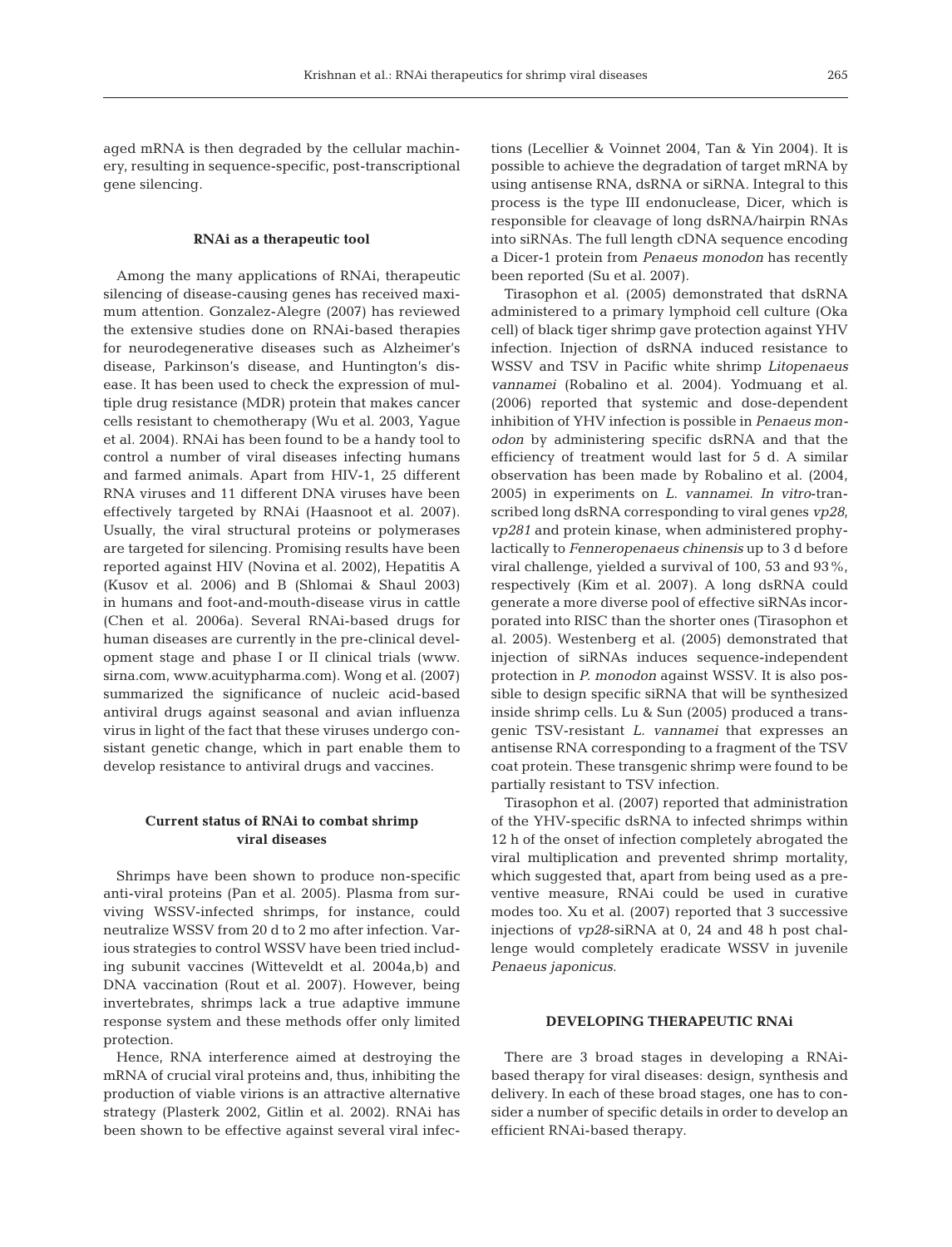## **Target gene**

The target gene is an essential factor in RNAi therapy. The target viral gene, when suppressed, should inhibit viral spread without causing any deleterious effect on the host organism. In order to manage viral escape, host factors that are essential for viral replication can also be targeted, as reported by Zhou et al. (2004) in HIV-1, provided it does not affect the host cell viability. To date, in shrimps, RNAi-based therapies have proved feasible against WSSV, YHV and TSV.

The WSSV structural genes that have been targeted for silencing so far by RNAi technology include *vp15* (Westenberg et al. 2005), *vp19* (Robalino et al. 2004, 2005, Krishnan et al. 2009), *vp28* (Westenberg et al. 2005, Kim et al. 2007, Xu et al. 2007, Krishnan et al. 2009) and *vp281* (Kim et al. 2007). YHV genes that have been used as the targets for RNAi-based gene silencing trials are protease (Tirasophon et al. 2005, 2007, Yodmuang et al. 2006), RNA polymerase (Yodmuang et al. 2006), helicase and RdRP (Tirasophon et al. 2005).

In the above studies, gene expression was significantly reduced in all of the genes chosen, but comparable silencing with non-specific sequences was also achieved (Robalino et al. 2005, Kim et al. 2007). Green fluorescent protein and duck immunoglobulin genes have been used to study non-specific silencing in these studies (Robalino et al. 2005, Tirasophon et al. 2005). This has added merit to the hypothesis that dsRNA induces both sequence-specific as well as non-specific immunity in shrimps, though the former is more pronounced (Robalino et al. 2005, 2007).

#### **Target sequence**

After identifying the target gene, a specific sequence within that target gene has to be identified for effective silencing. To genarate a shortlist of candidate target sequences, the following broad guidelines should be employed: (1) the uniqueness of the sequence should be confirmed by performing BLAST; (2) the sequence must be conserved among different strains reported for a particular virus; and (3) the selected sequence must have an optimal thermodynamic profile for incorporation as a guide strand into the RISC. In spite of all precautions, some sequences may lead to unexpected toxicity *in vivo* and so a pragmatic approach would be to screen 4 to 5 sequences for each gene before choosing the most effective therapeutic construct for *in vivo* trials. It is important to note that a mutation in a target gene can lead to loss of sensitivity to RNAi (Leonard & Schaffer 2006) and RNA viruses accumulate point mutations up to  $10^7$ -fold more rapidly than DNA viruses (Drake et al. 1998).

## **Effective design**

The siRNA must be effectively designed so as to target hybridization-accessible sites within the target mRNA while avoiding unintended effects. A combination of computer algorithms and empirical testing must be employed to define potent siRNAs, as not all immune-stimulatory RNA motifs have been identified yet. Detailed design criteria for optimal RNAi constructs (siRNA, and short or long hairpin RNA [sh- or lhRNA, respectively]) are available (Elbashir et al. 2001, Reynolds et al. 2004). Many web tools for the purpose of designing optimal constructs are available free online. Almost all commercial suppliers of siRNA consumables provide online design service for free, while there are also exclusive programs designed for the purpose, such as E-RNAi (http://e-rnai.dkfz.de).

Apart from the sequence, the size of the RNAi molecule is also important as it influences the biological retention time and efficiency of silencing. There are very limited studies on the biological retention of RNAi molecules in shrimps. However, studies on mice models suggest that naked siRNA molecules are susceptible to glomerular filtration in the kidney and excretion in the urine. Naked siRNAs accumulate in the kidneys of mice and are detectable in the urine as early as 5 min after intra-venous (i.v.) injection, and this could be prevented to a greater extent by enhancing the size of RNAi molecule beyond the range of glomerular filtration by conjugating siRNA with delivery complexes (Van de Water et al. 2006). The complexes have to be more than 100 nm to avoid renal excretion and be taken up by the cells (Li & Szoka 2007). It is worth noting that to achieve greater than 90% gene silencing, siRNA has to remain effective inside the cell for more than 3 times the half-life of the targeted protein (Akhtar & Benter 2007).

#### **Therapeutic molecules**

Once the target sequence has been identified, several strategies can be employed to produce siRNA, shRNA, lhRNA or micro-RNA (miRNA) against the target gene that enter the RNAi pathway at different levels (Amarzguioui et al. 2005). Selection of a suitable molecule is based on genetic and clinical characteristics of the disease.

**siRNA.** These are modeled after the natural Dicer cleavage products. The *in vitro* synthesized siRNAs are 21 nt long with 2-nt 3' overhangs (Elbashir et al. 2001). The key advantage with these molecules is that they avoid overloading of cellular elements and result in fewer non-specific side effects, apart from exerting greater control over the transfection agents.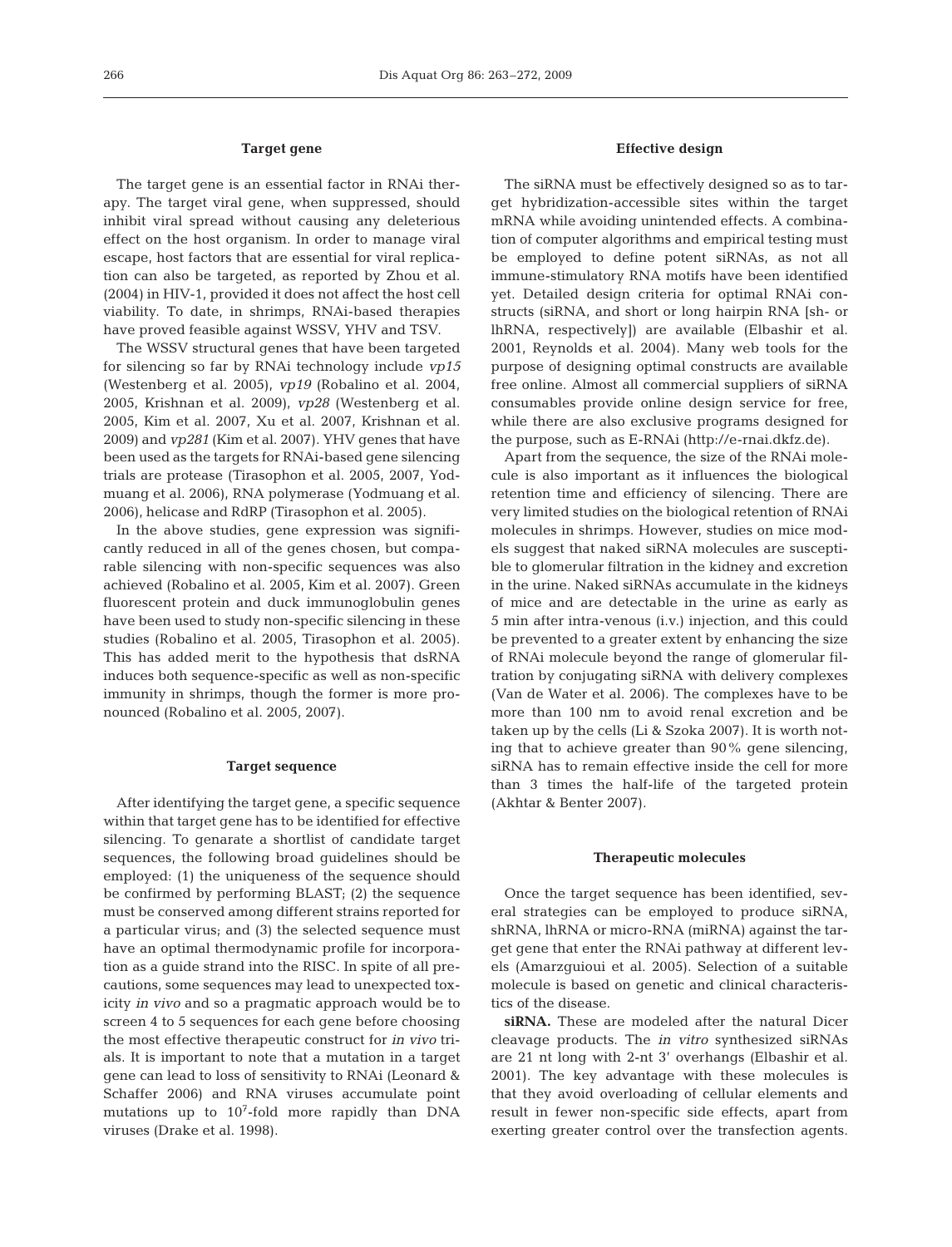However, synthetic siRNAs are relatively unstable *in vivo* due to degradation by nucleases and require frequent doses (Gonzalez-Alegre 2007). Chemical modifications may enhance *in vivo* half-life but hamper siRNA activity.

**shRNA.** These are modeled after pre-miRNAs with a small apical loop and a 3' UU overhang and are designed as plasmids that express anti-viral short hairpin RNA from a pol III promoter (Paddison et al. 2002). shRNAs are translocated from the nucleus to the cytoplasm by Exportin-5 and further processed in the cytoplasm by cellular Dicer into functional siR-NAs. They can be used for long-term silencing, inducible expression and tissue specific delivery. However, shRNAs induce the interferon response and stress responsive cellular machinery apart from providing a way for the virus to mutate and develop escape variants (Patrick et al. 2002).

**lhRNA.** These are similar to shRNAs except that they are larger and induce RNAi by intracellular expression of long hairpin RNAs. The most salient advantage of this molecule is that it can generate multiple siRNAs from a single precursor, which may prevent viral escape. It is worth mentioning here that while dsRNAs longer than 30 bp induce an interferon response, these intra-cellularly expressed lhRNAs do not (Haasnoot et al. 2007) and, hence, provide an excellent therapeutic tool. The only risk incurred with these molecules is that, if their dosage is not standardized, they may choke the endogenous cellular RNAi pathway.

**miRNA.** They constitute the second generation of RNAi-mediating constructs based on the structure of existing miRNA (Stegmeier et al. 2005). Since they are processed as endogenous miRNA genes, they undergo both nuclear and cytoplasmic processing events.

### **Synthesis of RNAi molecules**

siRNA molecules for silencing select shrimp viral genes can be chemically synthesized or generated through *in vitro* transcription (Tirasophon et al. 2005, Kim et al. 2007). Yodmuang et al. (2006) injected the bacterially expressed YHV-protease dsRNA for endogenous synthesis of siRNAs using the cellular RNAi pathway. siRNAs may also be synthesized by *in vitro* digestion of bacterially expressed long dsRNA with the Dicer enzyme. Plasmid constructs that express lhRNA *in vivo* have been employed to silence the *vp19* and *vp28* genes of WSSV in tiger shrimp *Penaeus monodon* (Krishnan et al. 2009). As discussed earlier, employing shRNA and lhRNA expression constructs for this purpose facilitates long-term silencing of the viral genes.

## **Delivery strategies**

One of the most important considerations while designing siRNA-based therapy is the mode of delivery. Several delivery strategies have been developed for the efficient delivery of the RNAi molecules both *in vivo* and *in vitro*. Cationic delivery systems have been employed to provide a net positive charge to the nucleic acid drugs, which facilitates interaction with the negatively charged cell membrane. The siRNA delivery reagent complexes, used for *in vitro* experiments, are often specifically referred to as lipoplexes, dendriplexes and polyplexes depending on whether the vector used is a cationic lipid, dendrimer or polymer, respectively. Contrary to the earlier belief that the delivery systems are biologically and genomically inert (Kabanov 2006), it has been reported by Omidi et al. (2003, 2005) that cationic lipids and polymers can directly induce gene expression changes in biological systems that might have siRNA activity. Therefore, it is necessary to screen the delivery systems for their geno-compatibility so as to ensure that they do not induce off-target effects.

Though viral vectors are recognized as efficient delivery systems for nucleic acids, their use in shrimps is limited as they induce toxic immune responses (Kay & Nakai 2003, Thomas et al. 2003) and run the risk of being randomly integrated into the host genome (Kay et al. 2001). Akhtar & Benter (2007) have reviewed the non-viral systemic delivery strategies reported for higher animals, viz., hydrodynamic i.v. injection, cholesterol conjugates, and cationic delivery systems (cationic lipids, liposomes, polymers and dendrimers).

The localized *in vivo* delivery strategies of siRNA and nucleic acid drugs, such as intraocular delivery (Tolentino et al. 2004), intratumoral delivery (Leng & Mixson 2005, Song et al. 2005) and intranasal delivery to lungs (Bitko et al. 2005), have no application in shrimps. However, *in vivo* delivery of nucleic acids into the muscles by electroporation as reported by (Golzio et al. 2005) offers promise for exploration in shrimps.

To date, RNAi-based therapeutic trials have been done on juvenile shrimps and the molecules have been directly administered into the abdominal segments by intramuscular injection (Robalino et al. 2005, 2007). However, there lies immense promise for the use of RNAi-based therapeutic molecules in shrimp hatcheries to 'clean-up' high value shrimp broodstock from viruses so that vertical transmission of viral infection can be prevented. In such applications, it is envisaged that the RNAi molecules may be employed along with various transfection agents in order to reduce the dosage required and ensure more efficient delivery into the cells. Delivery of these molecules through the oral route (Sarathi et al. 2007), though a cost-effective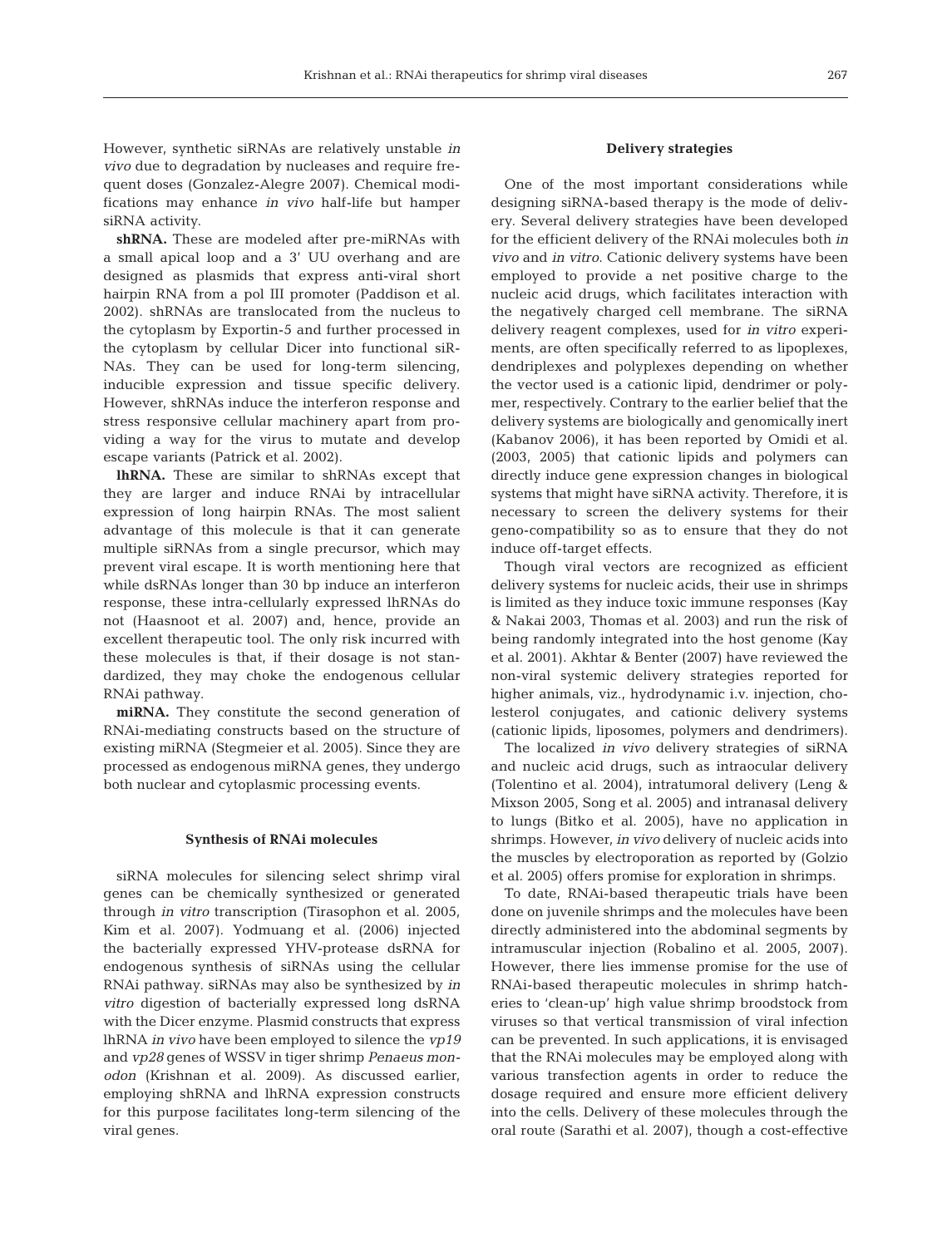option, needs to be studied extensively owing to problems such as siRNA degradation and poor bioavailability from the gastro-intestinal tract.

#### **Transient vs. stable**

Cellular delivery of interfering RNA typically occurs by one of 2 methods: through synthetic RNA oligos or vector-mediated RNA delivery. The first option is to deliver synthetic naked siRNA molecules (Elbashir et al. 2001), which can provide rapid but transient suppression. Alternatively, plasmid or viral vector constructs may also be designed that induce cells to transcribe 2 complementary RNA molecules that will hybridize to generate an siRNA or shRNA that folds to yield a dicer substrate (McCaffrey et al. 2002). However, delivery of expression constructs can provide more sustained RNAi.

Transient transfection of RNAi molecules could be possible by transfection of synthetic siRNAs or plasmids encoding shRNAs for acute virus infections. The logic behind this approach is that if the peak viral load is reduced significantly, the disease symptoms may be averted and the virus would thereafter be cleared by the host immune system (Haasnoot et al. 2007). So far all trials to combat shrimp viral diseases have been done employing this strategy.

Stable transfection provides long-term RNAi treatment and this can be done by integrating the RNAi expression cassette into the genome of the shrimp, which enables a constant supply of intra-cellularly expressed antiviral shRNAs and lhRNAs. However, during prolonged exposure to shRNA, the virus may become resistant to the expressed siRNAs by developing escape variants. Lu & Sun (2005) demonstrated TSV resistance in *Litopenaeus vannamei* through expression of a stable antisense TSV coat protein gene construct.

#### **DNA vector-based RNAi**

**Choice of promoter.** Generally pol III promoters such as U6 and H1 are used for expressing shRNA constructs, as they are more effective than pol II promoters. These promoters are compact, support high levels of transcription and initiate transcription at a defined starting point. They terminate transcription at runs of 4 or more thymidines in the DNA template, leaving 1 to 4 uridines at the 3' of the transcribed RNA. H1 promoter is smaller than U6 and can initiate transcription at any site while U6 can only start at a 'G'. U6 and H1 are used in bidirectional promoter constructs and in shRNA stable expression constructs. Cytomegalovirus

promoter (CMVp) cannot be used for shRNA vectors as they append 5' vector sequences and 3' poly AA sequences, which inhibit shRNA function, but are ideal for lhRNA constructs. Apart from CMV immediate early promoter, other pol II promoters that are suitable for lhRNA expression and known to be active in shrimps include β-actin and SV40 early promoters (Arenal et al. 2000).

In recent studies, promoters of the single whey acidic protein (WAP) domain-containing protein gene (Chen et al. 2006b) and EF-1 $\alpha$  gene (Yazawa et al. 2005) isolated from marine shrimps have been demonstrated to drive protein expression comparable to CMVp. In addition to these, a WSSV promoter (Immediate early *ie1* promoter) has also been tested in shrimps (Liu et al. 2005, Lu et al. 2005).

**Fate of the RNAi constructs** *in vivo***.** Tonheim et al. (2008) reviewed the fate of expression constructs injected intramuscularly in fish and summarized that plasmid DNA on injection enters the extracellular milieu of the administration site where it can be degraded, taken up by cells and/or transferred to the circulatory system and distributed to other organs/tissues. Robalino et al. (2005) suggest that dsRNA injected intramuscularly in the tail muscle of *Litopenaeus vannamei* probably travels via the circulation to different tissues; they hypothesized that internalization of exogenous DNA by shrimp cells *in vivo* could be through the cell surface receptors similar to those reported in nematodes (Winston et al. 2002) and fruit flies (Ulvila et al. 2006). The expression constructs have been shown to be retained and persistently expressed in different tissues of shrimps up to 2 mo after intramuscular injection in the tail muscle (Rout et al. 2007). Successful silencing of specific WSSV genes has been reported in shrimps through intramuscular injection of gene-specific siRNA (Kim et al. 2007, Sarathi et al. 2007) and dsRNA (Robalino et al. 2004, 2005, Westenberg et al. 2005).

## **RNAi THERAPY: ISSUES AND CHALLENGES**

RNAi-mediated gene silencing, though highly efficient, relies on translational inhibition to disrupt gene expression. Thus, even though some genes can be reduced to less than 10% of wild-type levels, there will always be some 'leaky' expression of mRNA that escapes the RISC complex and is translated. A true null allele is possible only through traditional methods that knock out the gene at the DNA level. Although no restriction has been reported on the type of gene that can be silenced through RNAi, the degree of gene knockdown can vary from one gene to the next. A 50 to 90% reduction in gene activity is generally considered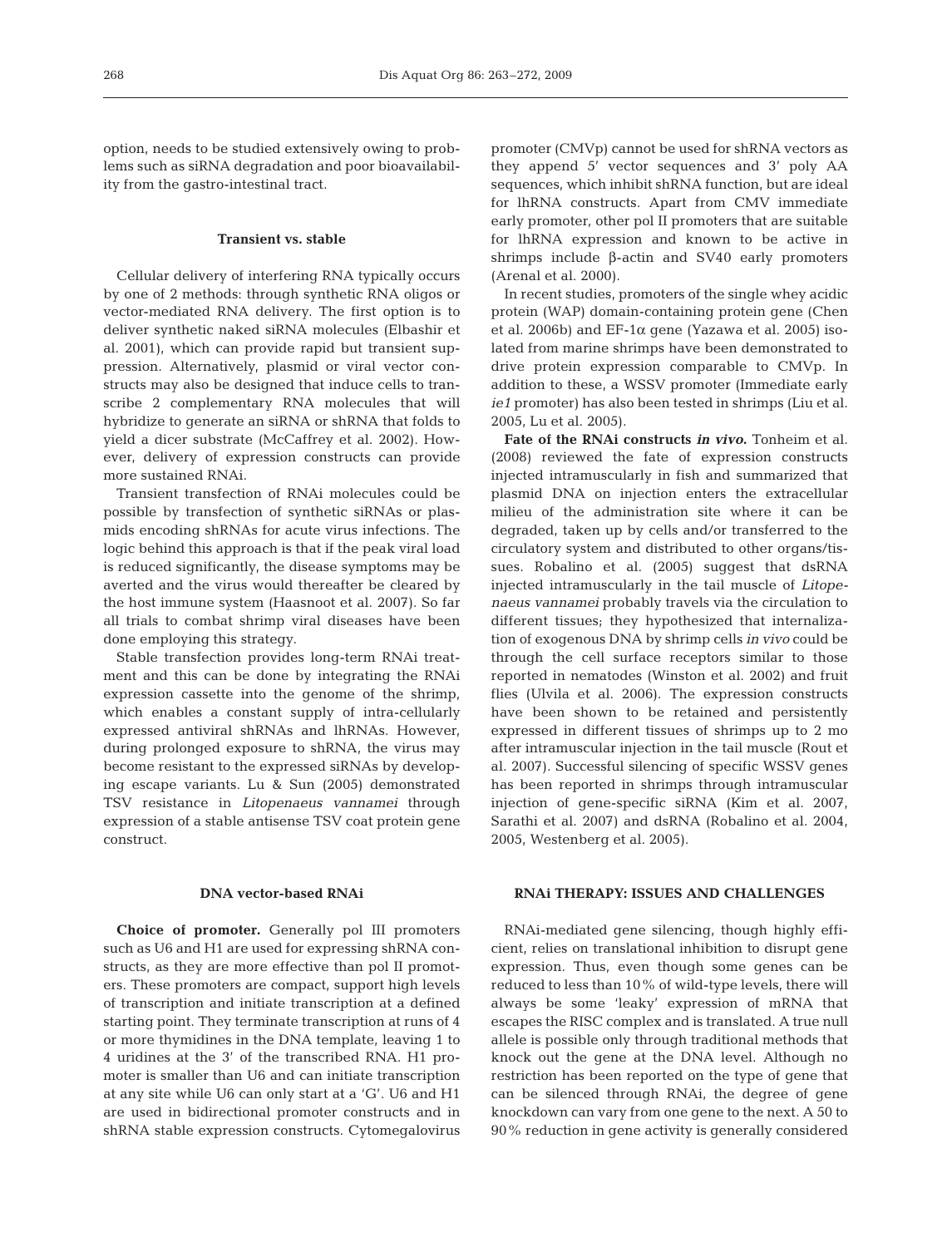to be a successful knockdown (www.clontech.com). Optimizing the siRNA or shRNA sequence through careful design and validation can improve silencing efficiency.

## **Off-target effects**

The specificity of RNAi is mostly theoretical and offtarget effects are one of the most critical issues limiting the scope of siRNA based therapeutics. The genomewide effect of each of the siRNAs is not known and is difficult to predict.

A majority of the experimentally verified off-targets have a 6 to 7 nt match to the siRNA in the so-called 'seed' region (Lim et al. 2005, Birmingham et al. 2006, Jackson et al. 2006a). Jackson et al. (2003) demonstrated that a match between target and siRNA to the extent of 11 nt could result in off-target knockdown. In some cases, even the transfection reagents have been shown to influence the expression profiles of the gene independent of siRNAs. *In vitro* studies on cell lines indicate that off-targeting affects cell viability and results in a toxic phenotype (Fedorov et al. 2006).

A number of strategies have been advocated by different researchers to combat the off-target effects in RNAi experiments. These include identifying potent or hyperfunctional siRNA that work at sub-nanomolar concentrations, introducing a 2' O-Me modification at the second base of siRNA (Jackson et al. 2006b), designing optimal siRNAs to prevent incorporation of passenger strand into the RISC (Schwarz et al. 2003) and introducing mismatches in the passenger strand to improve cleavage efficiency.

#### **Saturating endogenous RNAi pathways**

Exogenous RNAi therapeutic molecules rely on the cellular machinery in order to silence the target genes, which may affect the natural system. They are known to trigger abnormalities in hepatocytes (Grimm et al. 2006) and neurons (Alvarez et al. 2006), probably through saturation of specific steps of this pathway. Since shRNA and siRNA resemble miRNA precursors before and after Dicer processing, respectively, all components of the miRNA pathway might be clogged by high doses of ectopic RNA. Although our understanding of the natural role of RNAi in mammalian cells has expanded tremendously with the discovery of miRNAs, other facets of this highly conserved biological system are still to be unraveled (Aagaard & Rossi 2007).

Some strategies to combat this issue include the use of siRNA against miRNA or shRNA, which would bypass some of the nuclear and cytoplasmic steps of RNAi pathway, using siRNAs that are efficient at low doses and opting for a controllable or moderate promoter system while using a vector based shRNA expression system (Gonzalez-Alegre 2007).

## **Viral escape mechanisms**

Viruses have evolved many mechanisms to escape RNAi, as they have for many antiviral drugs. The most common escape strategy is single-nucleotide substitution or deletion within the siRNA target sequence (Boden et al. 2003, Gitlin et al. 2005, Wilson & Richardson 2005). An alternative escape mechanism has been reported in HIV-1 wherein a local RNA structure is induced to prevent the target sequence from binding to siRNA/RISC by selection of an upstream mutation (Westerhout et al. 2005). Viruses have also evolved proteins that actively interfere with distinct steps of RNAi machinery to ensure viral production and efficient viral spread (Li & Ding 2006). The extent of the threat posed by these suppressors to RNAi-based therapeutics is not fully established. However, a number of recent studies showing RNAi-induced viral gene silencing corroborate that RNAi-based viral therapies are potential tools for disease management (Novina et al. 2002, Chen et al. 2006a, Kusar et al. 2006, Krishnan et al. 2009).

To design potent antiviral therapies, the local secondary structures of the target sequence must be analyzed. It is suggested that by employing multiple antiviral drugs, combined expression of multiple shRNAs or a single lhRNA that produces multiple antiviral siRNAs, viral replication may be completely blocked and the emergence of resistant variants may be prevented (ter Brake et al. 2006, Grimm & Kay 2007). The added benefit of this strategy is that the virus would have to evolve mutations to multiple targets in order to escape RNAi and would lose virulence in the process. However, care is to be exercised that over-expression of multiple shRNAs neither saturates cellular RNAi pathways nor induces off-target effects. Cellular co-factors or the viral genes that express RNAi suppressors may also be targeted to make viral escape more difficult. In order to target viral RNA with protective protein or modified RNA structure, siRNAs with duplex invading properties may be employed so that they bind with high affinity to the target genes.

## **CONCLUSION AND FUTURE DIRECTIONS**

It should be noted that the choice of delivery vehicle, route of administration, genes targeted and the regulation and duration of RNAi induction depend on the life cycle of the pathogen and, hence, due consideration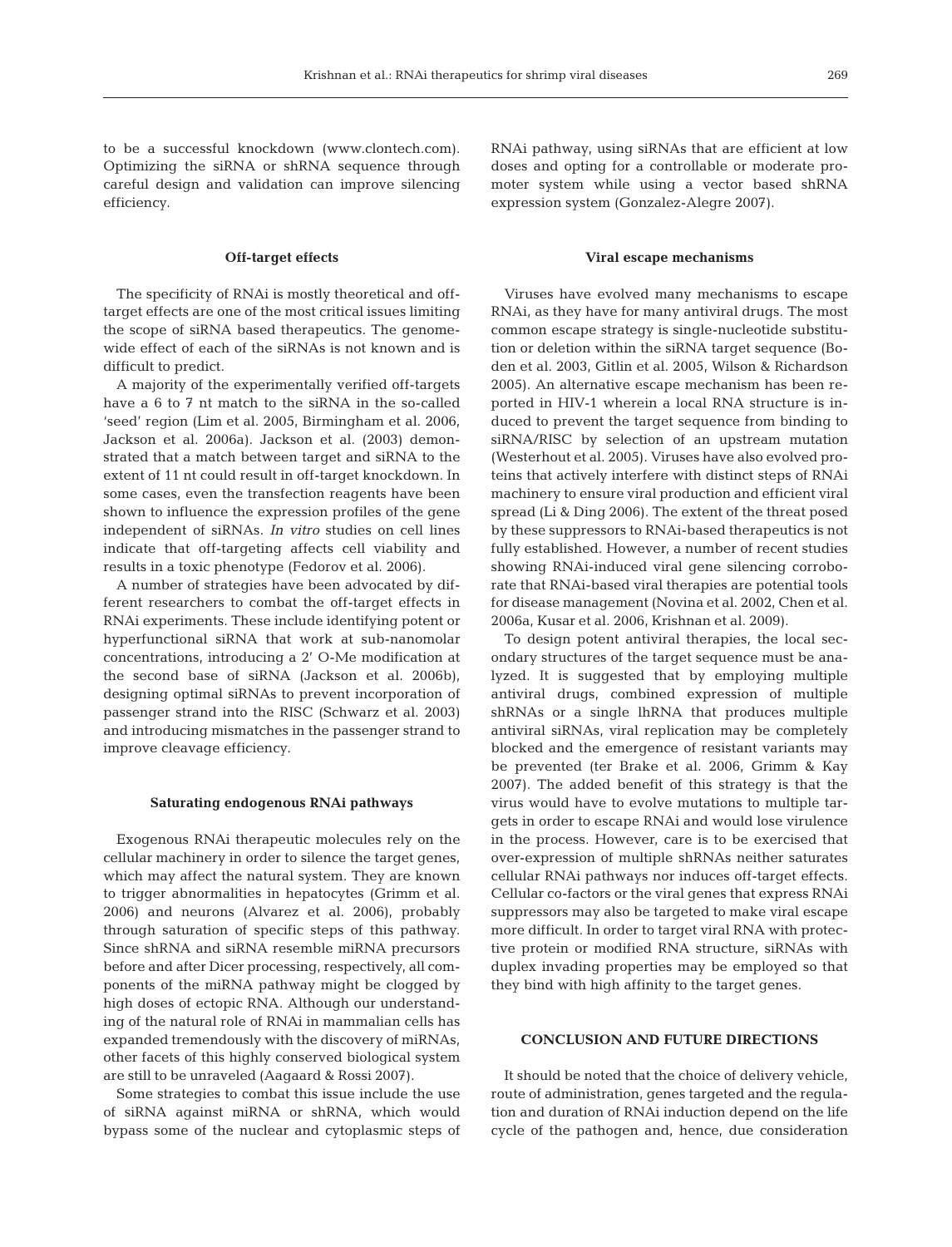therapy. Cellular delivery and stabilization are critical hurdles to overcome in the development of viable RNAi-based drugs. Effective gene silencing is a function of the charge and chemistry of nucleic acid drugs, delivery systems and the half-life of the target gene. There are still many issues to be addressed before RNAi therapy finds practical application in managing shrimp viral diseases. Basic information is essential to develop an efficient disease management program, e.g. information on the bio-distribution and biological stability of the RNAi molecules in shrimps, the transcription rate and half-life of the viral gene to be targeted, and the level of knockdown desired in order to curtail disease manifestation. As evidenced by recent research, it will be some time before the RNAi lives up to its promise for managing shrimp viral diseases.

#### LITERATURE CITED

- ▶ Aagaard L, Rossi JJ (2007) RNAi therapeutics: principles, prospects and challenges. Adv Drug Deliv Rev 59:75–86
- ▶ Akhtar S, Benter IF (2007) Non-viral delivery of synthetic siR-NAs *in vivo.* J Clin Invest 117:3623–3632
- Alvarez VA, Ridennour DA, Sabatini BL (2006) Retraction of ➤ synapses and dendritic spines induced by off-target effects of RNA interference. J Neurosci 26:7820–7825
- ► Amarzguioui M, Rossi JJ, Kim D (2005) Approaches for chemically synthesized siRNA and vector mediated RNAi. FEBS Lett 579:5974–5981
	- Arenal A, Pimentel R, Guimarais M, Rodriguez A, Martinez R, Abad Z (2000) Gene transfer in shrimp (*Litopenaeus schmitti*) by electroporation of single cell embryos and injection of naked DNA into adult muscle. Biotecnol Apl 17:247–250
- ▶ Bartel DP (2004) MicroRNA: genomics, biogenesis, mechanism, and function. Cell 116:281–297
- ► Birmingham A, Anderson EM, Reynolds A, Ilsley-Tyree D and others (2006) 3' UTR seed matches, but not overall identity, are associated with RNAi off-targets. Nat Methods 3: 199–204
- Bitko V, Musiyenko A, Shulyayeva O, Barik S (2005) Inhibi-➤ tion of respiratory viruses by nasally administered siRNA. Nat Med 11:50–55
- ▶ Boden D, Pusch O, Lee F, Tucker L, Ramratnam B (2003) Human immunodeficiency virus type 1 escape from RNA interference. J Virol 77:11531–11535
- ► Carmell MA, Hannon GJ (2004) RNase III enzymes and the initiation of gene silencing. Nat Struct Mol Biol 11: 214–218
- ▶ Chen W, Liu M, Jiao Y, Yan W and others (2006a) Adenovirusmediated RNA interference against foot-and-mouth disease virus infection both *in vitro* and *in vivo.* J Virol 80: 3559–3566
- Chen JY, Chen JC, Lin SH, Pani CY, Kuo CM (2006b) Organi-➤ zation and promoter analysis of a tiger shrimp, *Penaeus monodon* single WAP domain-containing protein gene. Fish Sci 72:1086–1095
- ▶ Cullen BR (2004) Transcription and processing of human microRNA precursors. Mol Cell 16:861–865
- ▶ Drake JW, Charlesworth B, Charlesworth D, Crow JF (1998) Rates of spontaneous mutation. Genetics 148:1667–1686
- should be paid to it while designing the RNAi-based > Du T, Zamore PD (2005) MicroPrimer: the biogenesis and function of microRNA. Development 132:4645–4652
	- ► Elbashir SM, Harborth J, Lendeckel W, Yalcin A, Weber K, Tuschl T (2001) Duplexes of 21-nucleotide RNAs mediate RNA interference in cultured mammalian cells. Nature 411:494–498
	- ► Fedorov Y, Anderson EM, Birmingham A, Reynolds A and others (2006) Off-target effects by siRNA can induce toxic phenotype. RNA 12:1188–1196
	- ► Fire A, Xu S, Montgomery MK, Kostas SA, Driver SE, Mello CC (1998) Potent and specific genetic interference by double-stranded RNA in *Caenorhabditis elegans.* Nature 391: 806–811
	- ► Gitlin L, Myers CP, Andino R (2002) siRNA confers intracellular antiviral immunity in human cells. Nature 418:430–434
	- ► Gitlin L, Stone JK, Andino R (2005) Poliovirus escape from RNA interference: short interfering RNA-target recognition and implications for therapeutic approaches. J Virol 79:1027–1035
	- ► Golzio M, Mazzolini L, Moller P, Rols MP, Teissie J (2005) Inhibition of gene expression in mice muscle by in vivo electrically mediated siRNA delivery. Gene Ther 12: 246–251
	- ► Gonzalez-Alegre P (2007) Therapeutic RNA interference for neurodegenerative diseases: from promise to progress. Pharmacol Ther 114:34–55
	- ► Grimm D, Kay MA (2007) Combinatorial RNAi: A winning strategy for the race against evolving targets? Mol Ther 15:878–888
	- ► Grimm D, Streetz KL, Jopling CL, Storm TA, Pandey K, Davis CR (2006) Fatality in mice due to oversaturation of cellular microRNA/short hairpin RNA pathways. Nature 441: 537–541
	- ► Haasnoot J, Westerhout EM, Berkhout B (2007) RNA interference against viruses: strike and counterstrike. Nat Biotechnol 25:1435–1442
	- ► Hammond SM, Bernstein E, Beach D, Hannon GJ (2000) An RNA-directed nuclease mediates post-transcriptional gene silencing in *Drosophila* cells. Nature 404:293–296
	- ► Jackson AL, Bartz SR, Schelter J, Kobayashi SV and others (2003) Expression profiling reveals off-target gene regulation by RNAi. Nat Biotechnol 21:635–637
	- ▶ Jackson AL, Burchard J, Leake D, Reynolds A and others (2006a) Position-specific chemical modification of siRNAs reduces 'off-target' transcript silencing. RNA 12:1197–1205
	- ▶ Jackson AL, Burchard J, Schelter J, Chau BN, Cleary M, Lim L, Linsley PS (2006b) Widespread siRNA 'off-target' transcript silencing mediated by seed region sequence complimentarity. RNA 12:1179–1187
	- ► Kabanov AV (2006) Polymer genomics: an insight into pharmacology and toxicology of nanomedicines. Adv Drug Deliv Rev 58:1597–1621
	- ► Kay MA, Nakai H (2003) Looking into the safety of AAV vectors. Nature 424:251
	- ► Kay MA, Glorioso JC, Naldini L (2001) Viral vectors for gene therapy: the art of turning infectious agents into vehicles of therapeutics. Nat Med 7:33–40
	- ► Kim VN (2005) MicroRNA biogenesis: coordinated cropping and dicing. Nat Rev Mol Cell Biol 6:376–385
	- ► Kim CS, Kosuke Z, Nam YK, Kim SK, Kim KH (2007) Protection of shrimp (*Penaeus chinensis*) against white spot syndrome virus (WSSV) challenge by double-stranded RNA. Fish Shellfish Immunol 23:242–246
	- ► Krishnan P, Gireesh BP, Saravanan S, Rajendran KV, Chaudhari A (2009) DNA constructs expressing long-hairpin RNA (lhRNA) protect *Penaeus monodon* against white spot syndrome virus. Vaccine 27:3849–3855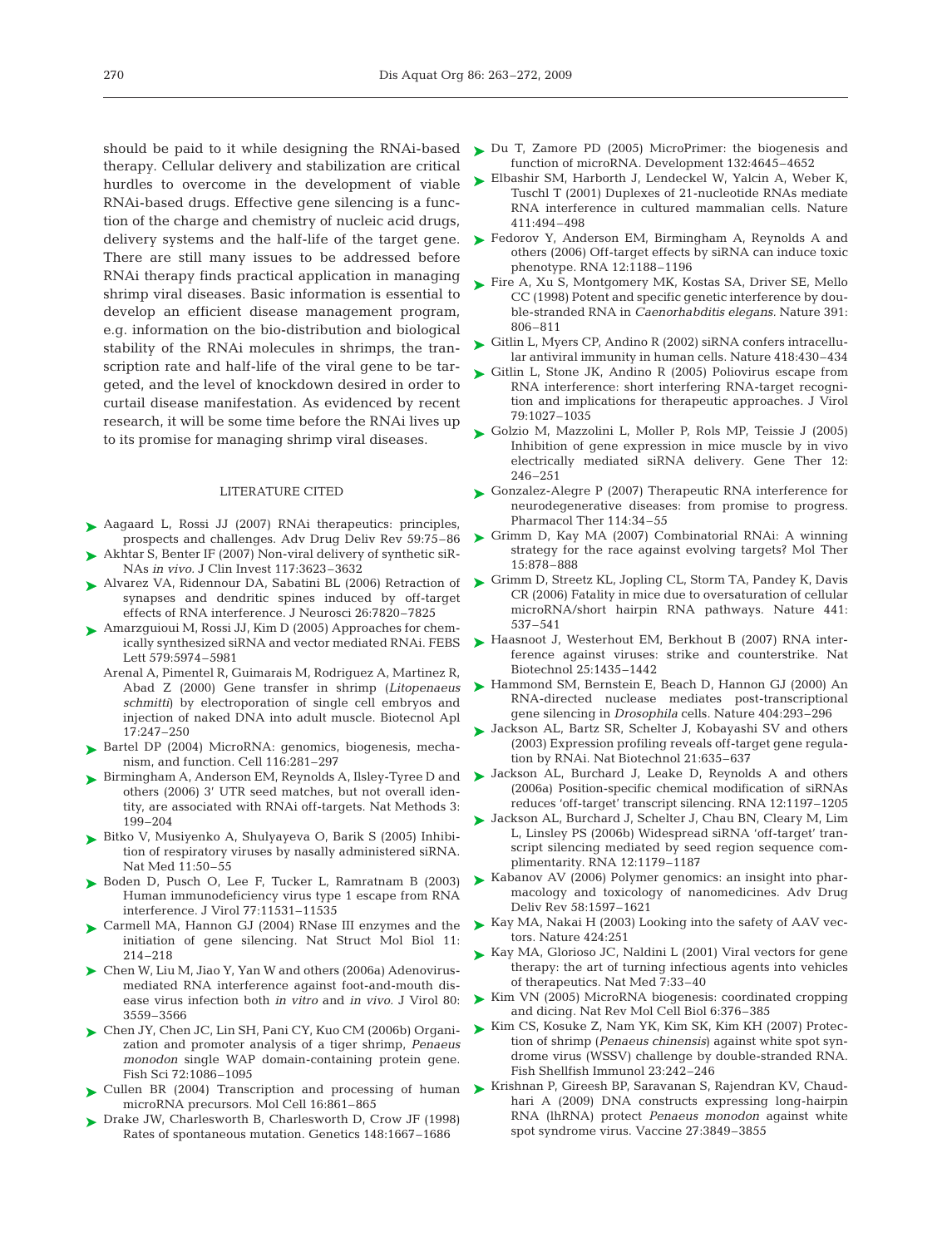- ► Kusov Y, Kanda T, Palmenberg A, Sgro JY, Gauss-Muller V (2006) Silencing of Hepatitis A virus infection by siRNA. J Virol 80:5599–5610
- ► Lecellier CH, Voinnet O (2004) RNA silencing: no mercy for viruses? Immunol Rev 198:285–303
- Lee RC, Feinbaum RL, Ambros V (1993) The *C. elegans* hete-➤ rochronic gene lin-4 encodes small RNA with antisense complementarity to lin-14. Cell 75:843–854
- ► Leng Q, Mixson AJ (2005) Small interfering RNA targeting Raf-1 inhibits tumor growth *in vitro* and *in vivo.* Cancer Gene Ther 12:682–690
- ► Leonard JN, Schaffer DV (2006) Antiviral therapy: emerging approaches for hitting a moving target. Gene Ther 13: 532–540
- ► Li F, Ding SW (2006) Virus counter defense: diverse strategies for evading the RNA-silencing immunity. Annu Rev Microbiol 60:503–531
- ► Li W, Szoka FC Jr (2007) Lipid-based nanoparticles for nucleic acid delivery. Pharm Res 24:438–449
- ► Lim LP, Lau NC, Garrett-Engele P, Grimson A and others (2005) Microarray analysis shows that some microRNAs downregulate large numbers of target mRNAs. Nature 433:769–773
- ► Liu WJ, Chang YS, Wang CH, Kou GH, Lo CF (2005) Microarray and RT-PCR screening for white spot syndrome virus immediate-early genes in cycloheximide-treated shrimp. Virology 334:327–341
- ► Lu Y, Sun PS (2005) Viral resistance in shrimp that express an antisense TSV coat protein gene. Antiviral Res 67: 141–146
- Lu L, Wang H, Manopo I, Yu L, Kwang J (2005) Bac-➤ ulovirus-mediated promoter assay and transcriptional analysis of white spot syndrome virus *orf427* gene. Virol J 2:71
	- Lundin GG (1996) Global attempts to address shrimp disease, Marine/Environmental Paper No. 4. Land, Water and Natural Habitats Division, Environment Department, The World Bank, Rome
- ► Martinez J, Patkaniowska A, Urlaub H, Luhrmann R, Tuschl T (2002) Single-stranded antisense siRNAs guide target RNA cleavage in RNAi. Cell 110:563–574
- ▶ McCaffrey AP, Meuse L, Pham TT, Conklin DS, Hannon GJ, Kay MA (2002) RNA interference in adult mice. Nature 418:38–39
- ► Meister G, Tuschl T (2004) Mechanisms of gene silencing by double-stranded RNA. Nature 431:343–349
- ▶ Murchison EP, Hannon GJ (2004) miRNA on the move: miRNA biogenesis and the RNAi machinery. Curr Opin Cell Biol 16:223–229
- ▶ Napoli C, Lemieux C, Jorgensen R (1990) Introduction of a chimeric chalcone synthase gene into petunia results in reversible co-suppression of homologous genes *in trans*. Plant Cell 2:279–289
- ▶ Novina CD, Murray MF, Dykxhoorn DM, Beresford PJ and others (2002) siRNA-directed inhibition of HIV-1 infection. Nat Med 8:681–686
	- OIE (2006) Manual of diagnostic tests for aquatic animals, 5th edn. Office International des Epizooties (OIE), Paris
- Omidi Y, Hollins AJ, Benboubetra M, Drayton R, Benter IF, ➤ Akhtar S (2003) Toxicogenomics of non-viral vectors for gene therapy: a microarray study of lipofectin- and oligofectamine-induced gene expression changes in human epithelial cells. J Drug Target 11:311–323
- Omidi Y, Hollins AJ, Drayton RM, Akhtar S (2005) Polypropy-➤ lenimine dendrimer-induced gene expression changes: the effect of complexation with DNA, dendrimer generation and cell type. J Drug Target 13:431–443
- ► Paddison PJ, Caudy AA, Bernstein E, Hannon GJ, Conklin DS (2002) Short hairpin RNAs (shRNAs) induce sequencespecific silencing in mammalian cells. Genes Dev 16: 948–958
- ► Pan D, He N, Yang Z, Liu H, Xu X (2005) Differential gene expression profile in hepatopancreas of WSSV-resistant shrimp (*Penaeus japonicus*) by suppression subtractive hybridization. Dev Comp Immunol 29:103–112
- ► Plasterk RHA (2002) RNA silencing: the genome's immune system. Science 296:1263–1265
- ► Reynolds A, Leake D, Boese Q, Saringe S, Marshal WS, Khvorova A (2004) Rational siRNA design for RNA interference. Nat Biotechnol 22:326–330
- ► Robalino J, Browdy CL, Prior S, Metz A and others (2004) Induction of antiviral immunity by double-stranded RNA in a marine invertebrate. J Virol 78:10442–10448
- ► Robalino J, Bartlett TC, Shepard EF, Prior S and others (2005) Double-stranded RNA induces sequence-specific antiviral silencing in addition to nonspecific immunity in marine shrimp: convergence of RNA interference and innate immunity in the invertebrate antiviral response. J Virol 79:13561–13571
- ► Robalino J, Bartlett TC, Chapman RW, Gross PS, Browdy CL, Warr GW (2007) Double-stranded RNA and antiviral immunity in marine shrimp: Inducible host mechanisms and evidence for the evolution of viral counter responses. Dev Comp Immunol 31:539–547
	- Rönnbäck P (2001) Shrimp aquaculture state of the art. Swedish EIA Centre, Report 1. Swedish University of Agricultural Sciences (SLU), Uppsala
- ▶ Rout N, Kumar S, Jaganmohan S, Murugan V (2007) DNA vaccines encoding viral envelopeproteins confer protective immunity against WSSV in black tiger shrimp. Vaccine 25:2778–2786
- ▶ Sarathi M, Simon MC, Ahmed VPI, Kumar SR, Sahul-Hameed AS (2007) Silencing VP28 gene of white spot syndrome virus of shrimp by bacterially expressed dsRNA. Mar Biotechnol 10:198–206
- ► Schwarz DS, Hutvagner G, Du T, Xu Z, Aronin N, Zamore PD (2003) Asymmetry in the assembly of the RNAi enzyme complex. Cell 115:199–208
- ► Shlomai A, Shaul Y (2003) Inhibition of Hepatitis B virus expression and replication by RNA interference. Hepatology 37:764–770
	- Shuey DJ, McCallus DE, Giordano T (2002) RNAi: genesilencing in therapeutic intervention. Drug Discov Today 7:1040–1046
- ► Song E, Zhu P, Lee SK, Chowdhury D and others (2005) Antibody mediated *in vivo* delivery of small interfering RNAs via cell-surface receptors. Nat Biotechnol 23:709–717
- ► Stegmeier F, Hu G, Rickles RJ, Hannon GJ, Elledge SJ (2005) A lentiviral microRNA-based system for single-copy polymerase II-regulated RNA interference in mammalian cells. Proc Natl Acad Sci USA 102:13212–13217
	- Su J, Oanh DTH, Lyons RE, Leeton L and others (2007) A key gene of the RNA interference pathway in the black tiger shrimp, *Penaeus monodon*: identification and functional characterisation of Dicer-1. Fish Shellfish Immunol 24: 223–233
- ▶ Tan FL, Yin JQ (2004) RNAi, a new therapeutic strategy against viral infection. Cell Res 14:460–466
- ► ter Brake O, Konstantinova P, Ceylan M, Berkhout B (2006) Silencing of HIV-1 with RNA interference: a multiple shRNA approach. Mol Ther 14:883–892
- ► Thomas CE, Ehrhardt A, Kay MA (2003) Progress and problems with the use of viral vectors for gene therapy. Nat Rev Genet 4:346–358